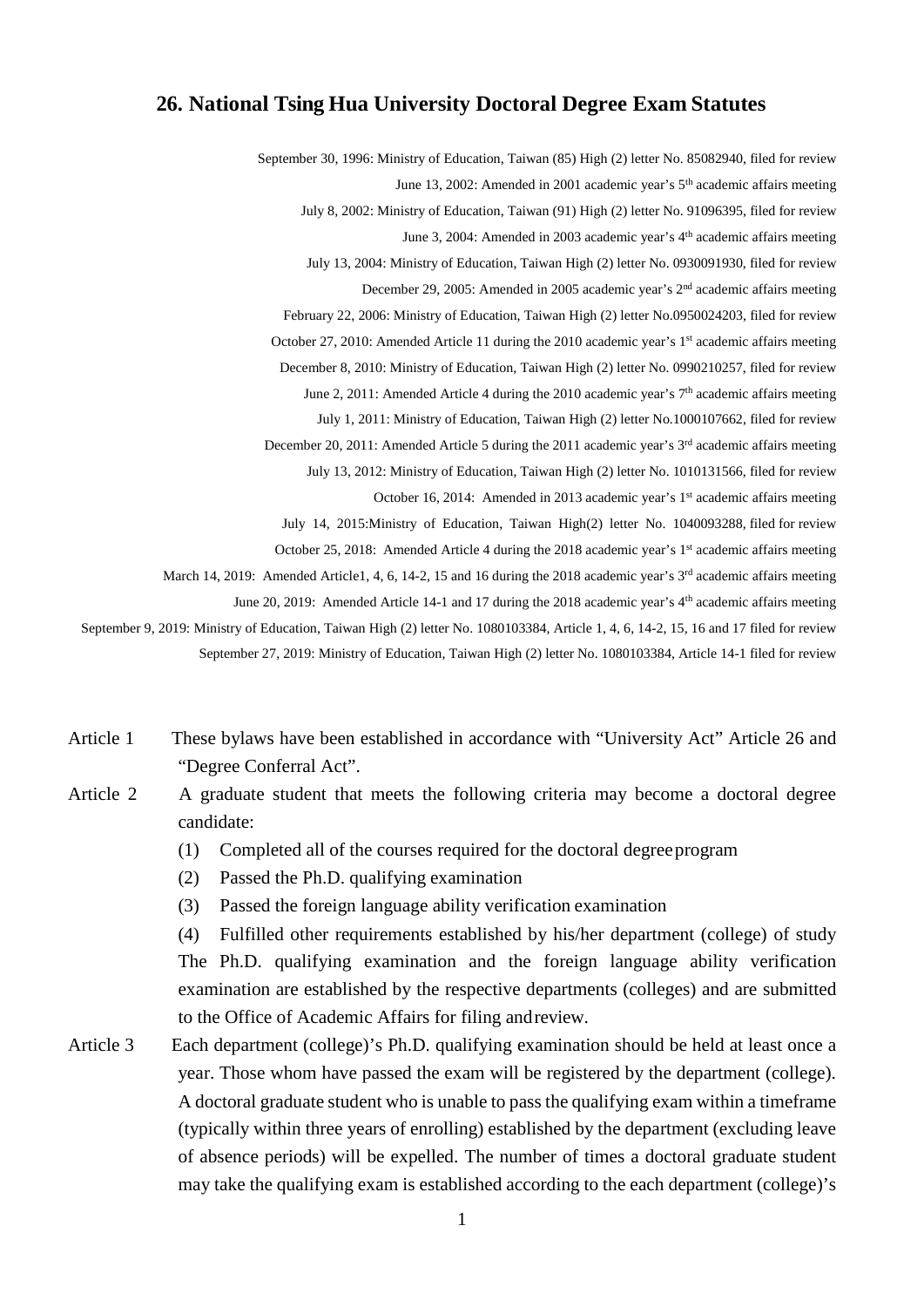own policies. For the semesters that passed during a graduate student's leave of absence, the number of qualifying exams taken, as well as the exam results, remain applicable.

- Article 4 Doctoral students having completed at least two years of studies (three years for graduate students in direct pursuit of a doctoral degree) who have advanced to doctoral degree candidacy may, with the support of the advising professor/Ph.D. supervisor, submit a copy of each of the following documents to the department, institute, or degree program to apply for the doctoral degree examination:
	- (1) Draft of the dissertation (including an abstract)
	- (2) Academic transcript
	- (3) Application form for the doctoral degree examination
	- (4) Report of the dissertation originality check

The standards for the dissertation originality check shall be determined by the respective department, institute, or degree program of the applying student and supplied to the examination committee for reference.

Once approval to take the doctoral degree examination is granted by the department (institute or degree program) chair, the applying student's department (institute or degree program) shall affix a list of the doctoral degree examination committee members to the application form and submit the processed form to the Division of Registration for secondary approval, after which the examination may be scheduled.

In addition to satisfying the requirements set forth in the preceding paragraphs, doctoral students admitted in or after the 2015 academic year must enroll in and pass the NTHU Online Academic Research Ethics Education Course before applying to their respective departments (institutes or degree programs) for the doctoral degree examination in accordance with the Implementation Guidelines for the NTHU Academic Research Ethics Education Course.

At the end of each semester, the Division of Registration shall compile degree examination committee member lists for all applying students and forward them to the Vice President of Academic Affairs for approval and filing for future reference.

Article 5 A doctoral degree examination committee is comprised of five to nine members, of which at least 1/3 need to be external university members (i.e., from other universities or institutions outside of university). External and internal university examination committee members are appointed by the university president based on nominations from the department (college) chair. The advising professor serves as an *ex officio* member (dual degree programs in cooperation with overseas academic institutions are not bound by this.), but he/she cannot serve as the chair; instead, the attending committee members must nominate a chair of the committee.

> A doctoral graduate student's spouse or third-degree relatives by blood or by marriage cannot serve on the doctoral degree examination committee.

> At least 1/3 of the external university committee members must be attendance for the examination to be held.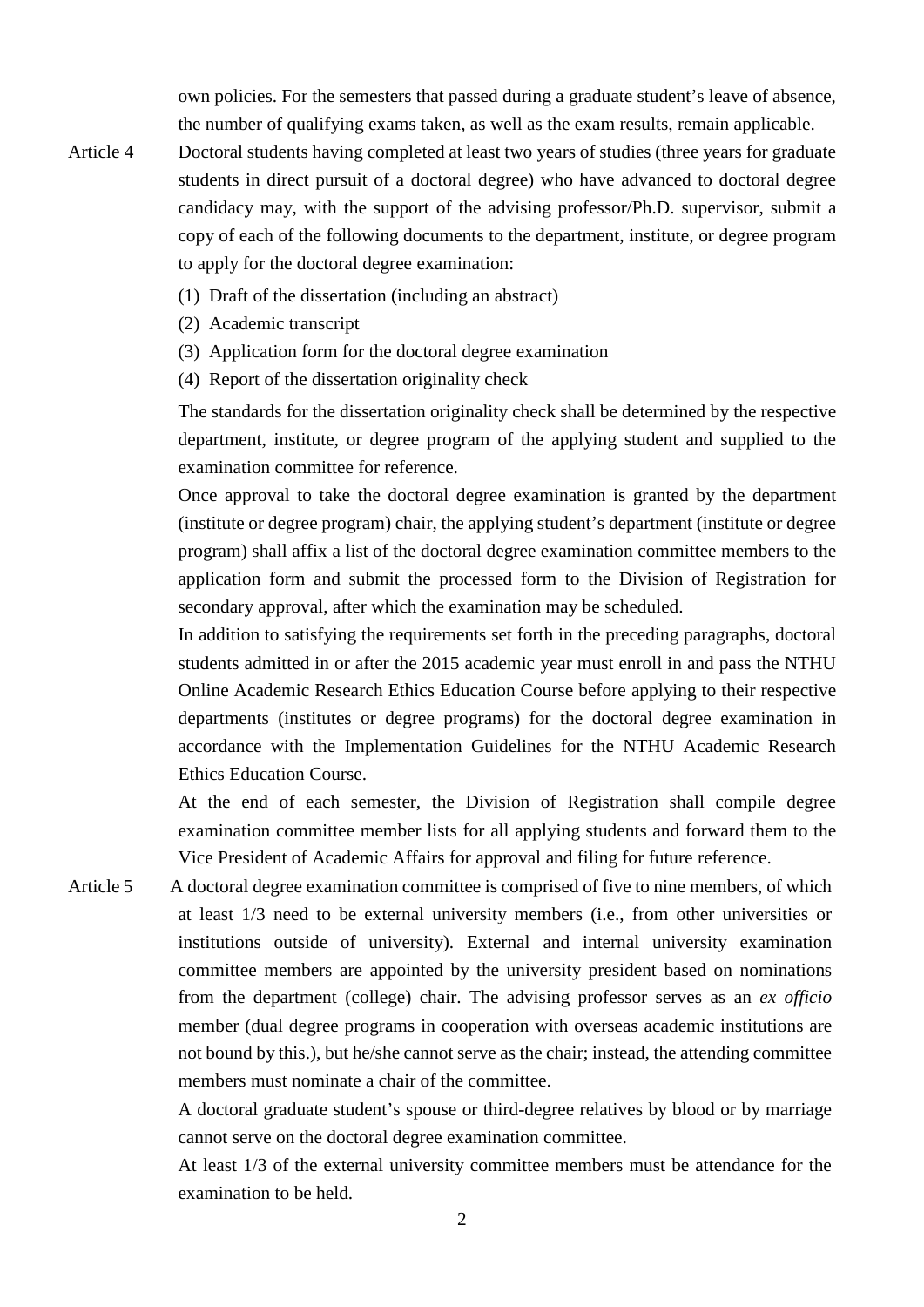- Article 6 Doctoral degree examination committee members, in addition to possessing research expertise on the doctoral degree candidate's dissertation topic, must meet at least one of the following criteria:
	- (1) Currently serving or having served as a professor or associate professor
	- (2) Appointed to academicianship at Academia Sinica OR currently serving or having served as a researcher or associate researcher at Academia Sinica
	- (3) Holding a doctoral degree AND with notable academic achievements
	- (4) Having notable academic or professional achievements in a rare or highly specialized academic field

The specific standards for subparagraphs 3 and 4 in the preceding paragraph shall be determined in the General Meeting of the degree-awarding department (institute or degree program).

- Article 7 Students who have been approved to take the doctoral degree examination should follow the "Graduate Student Graduation Dissertation Format Regulations" document to complete the formal draft of the dissertation (including the abstract) and submit it, alongside the advising professor's recommendation letter, to the department (college). Said department (college) will then forward these documents to the degree examination committee members for review; only then can the examination date be scheduled.
- Article 8 The doctoral degree dissertation (including the abstract) should be written in Chinese. Any dissertation used to obtain another degree cannot be submitted again.
- Article 9 The doctoral degree examination date is scheduled based on the start and end dates of the university's academic calendar. Each department (college) schedules the date and location of the exam.

Those who have applied for early registration may conduct the doctoral degree examination after the end of the semester and before the registration date of the next semester.

- Article 10 The doctoral degree examination includes a dissertation exam and a dissertation review. The dissertation exam is a publicly held oral exam, and when deemed necessary, an additional exam is held separately in another format.
- Article 11 The doctoral dissertation examination results are comprehensively evaluated by the content of the dissertation and oral examination (and other examinations). A doctoral degree examination's grade is based on an average of all the attending committee members' anonymous assessment scores. The evaluation may only be taken once (see below for details.). A score of 70 points (or an equivalent of a B-) is considered passing. However, if more than 1/3 of the committee members rules that the candidate did not pass, a failing grade will be instead given.
- Article 12 The dissertation itself will not be graded separately. Instead, the examination committee members who attend the dissertation examination will sign an "Examination Committee Member Verification Form" to complete the dissertation review. The grade of the dissertation examination will be the grade for the degree examination (i.e., examination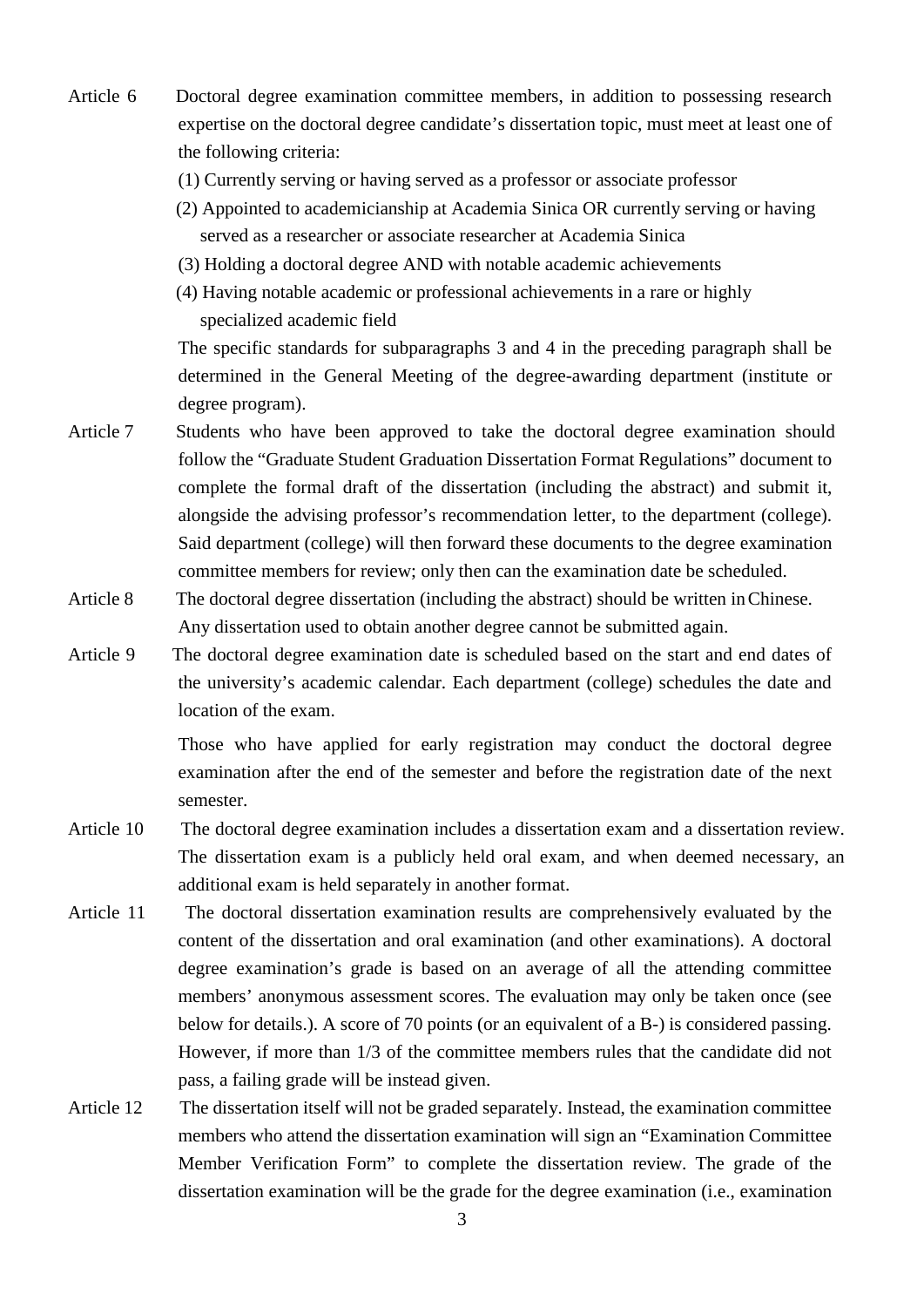+ dissertation review).

In instances where the dissertation examination committee requests a revision, the candidate should revise the dissertation and submit it for review by the examination committee again. Those who cannot revise the dissertation and complete the review process prior to the next semester's registration date will have said examination nullified. If plagiarism or cheating can be verified by the examination committee, the degree exam will be graded as "fail" and will be presented at the next students affairs meetings for processing.

Article 13 For those who did not pass the degree examination, prior to reaching the maximum study period (typically seven years), he/she may apply to take a re-examination during the next semester or next academic year. If the student fails a second time, he/she will be expelled.

Article 14 Once the student has passed the dissertation examination and dissertation review, each department (college) should submit each graduate student's dissertation examination grade, a copy of the "Examination Committee Member Verification Form" and a dissertation to the Office of Academic Affairs. For those who did not pass the doctoral degree examination, the grades must also be sent

to the Office of Academic Affairs within two weeks for filing.

Article 14-1 Doctoral candidates may be awarded a doctoral degree upon completing the required period of study, receiving the required course credits, satisfying graduation requirements, completing a doctoral dissertation, and passing the doctoral degree examination. Doctoral students in a fine arts, applied science or technology, or sports field may submit a collection of work or proof of achievements along with a written report, or a technical report instead of a traditional doctoral dissertation for degree consideration. The aforementioned fine arts, applied science or technology, or sports field shall be defined by the General Meeting (or similar) of their respective colleges and approved by the NTHU Academic Affairs Meeting before these rules are applied.

> The specific scopes of recognition, formatting, contents, required items, and other rules governing eligible works, proof of achievement, written reports and technical reports for the aforementioned programs shall be stipulated by the Ministry of Education.

- Article 14-2 Dissertations, works, proofs of achievement, written reports, and technical reports that have been used to acquire an academic degree at another institution, domestic or abroad, shall be excluded from degree consideration as described in Article 14-1. However, the preceding limitation shall not extend to projects conducted under domestic academiaindustry collaboration programs or international dual degree programs (dissertations written under the co-supervision of NTHU and a foreign institution with each institution issuing a degree).
- Article 15 Doctoral candidates having received the doctoral degree but whose dissertation, collection of works, proof of achievement, written report, or technical report has been proven to be falsified, tampered with, plagiarized, ghostwritten, or otherwise fraudulent